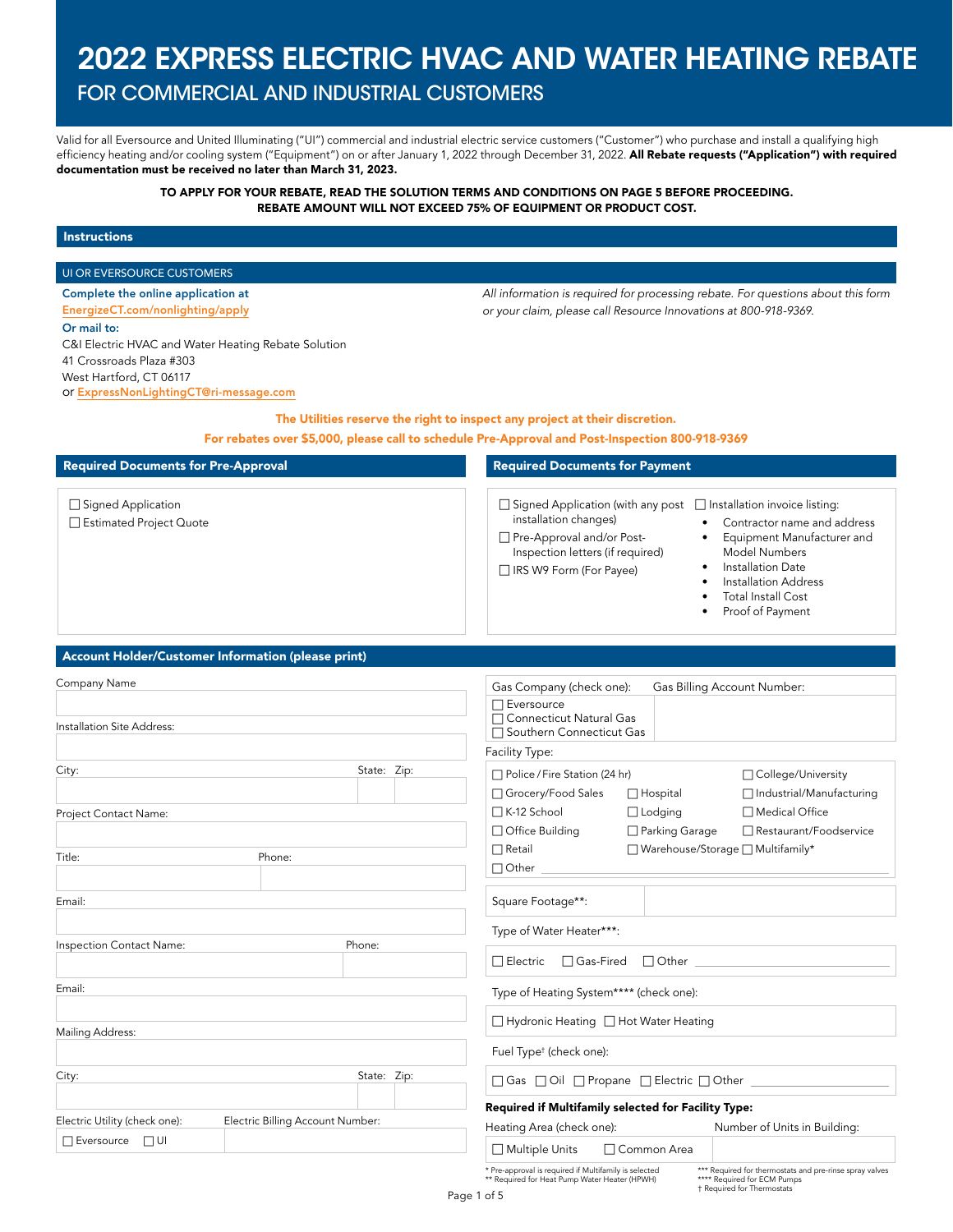| Contractor Information Check here if self-installed                                                                                                                                                   |             |                                         |       |
|-------------------------------------------------------------------------------------------------------------------------------------------------------------------------------------------------------|-------------|-----------------------------------------|-------|
| Contractor Name (please print):                                                                                                                                                                       |             | Contact Person:                         |       |
|                                                                                                                                                                                                       |             |                                         |       |
| Mailing Address:                                                                                                                                                                                      |             | Phone:                                  |       |
| City:                                                                                                                                                                                                 | State: Zip: | Email:                                  |       |
|                                                                                                                                                                                                       |             |                                         |       |
| <b>Contractor Signature</b> (If self-installed, Account Holder must sign)                                                                                                                             |             |                                         |       |
| I certify that all upgrades were done by a CT State licensed individual and in accordance with all local codes and building regulations. All required permits<br>were obtained prior to installation. |             |                                         |       |
| <b>Contractor Printed Name:</b>                                                                                                                                                                       |             | <b>Contractor Signature (required):</b> | Date: |
|                                                                                                                                                                                                       |             |                                         |       |
|                                                                                                                                                                                                       |             |                                         |       |
| Payee Information (Eversource Customers Only)*                                                                                                                                                        |             |                                         |       |

\*For UI Customers, payment will not be made to any third party regardless of arrangements between the customer/account holder and third party. Rebate checks will be mailed to customer/account holder on record. Complete this section only if the payee is different than the account holder / customer information above. Payee Name (please print):

| Payee Name (please print): |             | Email:                                                          |                       |
|----------------------------|-------------|-----------------------------------------------------------------|-----------------------|
| <b>Mailing Address:</b>    |             | Relationship to Customer:                                       |                       |
| City:                      | State: Zip: | Form completed by:<br>□ Contractor / Distributor / Manufacturer | □ Customer            |
| Contact Person:            |             | (Completed by) Name:                                            | (Completed by) Phone: |
| Phone:                     |             |                                                                 |                       |

#### Customer Signature

By signing this form below, I certify that all of the information described on this Application and all documents provided with this Application are accurate and true and that I have read and understand the TERMS AND CONDITIONS on this form. I agree to a verification by a Utility representative of both the sales transaction and product installation and also allow Utility access to pre- and post-monitor the installation. By signing this Application, I further certify that the qualifying Equipment will be installed for use in the Connecticut address stated. Falsifying any of the above information will void this rebate application and any future rebate applications.

| <b>Customer Printed Name:</b> | <b>Customer Signature (required):</b> | <b>Date:</b> |
|-------------------------------|---------------------------------------|--------------|
|                               |                                       |              |

|                                                 | New Equipment Information (REBATE AMOUNT WILL NOT EXCEED 75% OF THE INDIVIDUAL EQUIPMENT OR PRODUCT COST) |                                             |                                                                     |                                       |                                                          |                                  |                                                 |                                         |                                                                       |
|-------------------------------------------------|-----------------------------------------------------------------------------------------------------------|---------------------------------------------|---------------------------------------------------------------------|---------------------------------------|----------------------------------------------------------|----------------------------------|-------------------------------------------------|-----------------------------------------|-----------------------------------------------------------------------|
| <b>Reason</b><br>$N = New$<br>$R = Replacement$ | <b>Equipment</b><br>A=Air Conditioner<br>H=Heat Pump                                                      |                                             | Manufacturer & Model #                                              | <b>AHRI Number</b><br>(if applicable) | A<br><b>Tons</b><br>$(1 \text{ ton} =$<br>12,000 BTUs)   | Unit<br>Efficiency<br>(SEER/EER) | B<br>Rebate \$<br>(See Table)                   | C<br>Qty                                | D<br><b>HVAC</b> or Water<br>Heater Rebate<br>$(A \times B \times C)$ |
|                                                 |                                                                                                           |                                             |                                                                     |                                       |                                                          |                                  |                                                 |                                         |                                                                       |
|                                                 |                                                                                                           |                                             |                                                                     |                                       |                                                          |                                  |                                                 |                                         |                                                                       |
|                                                 |                                                                                                           |                                             |                                                                     |                                       |                                                          |                                  |                                                 |                                         |                                                                       |
|                                                 |                                                                                                           |                                             |                                                                     |                                       |                                                          |                                  |                                                 |                                         |                                                                       |
|                                                 |                                                                                                           |                                             |                                                                     |                                       |                                                          |                                  |                                                 |                                         |                                                                       |
| E<br><b>Smart Thermostat</b><br><b>Qty</b>      | <b>Smart Thermostat</b><br>Rebate<br>$$100 \times Q$ ty (E)                                               | G<br>Low Flow Shower<br>Head Qty            | н<br>Low Flow Shower<br><b>Head Rebate</b><br>$$20 \times Q$ ty (G) | Faucet<br>Aerator Qty                 | л<br>Faucet<br>Aerator<br>Rebate<br>$$8 \times Q$ ty (l) | K<br>Air Purifier<br>Qty         | Air Purifier<br>Rebate<br>$$40 \times Q$ ty (K) | M<br>Pre Rinse<br>Spray Valve<br>$Q$ ty | N<br>Pre Rinse Spray<br>Valve Rebate<br>$$50 \times Q$ ty (M)         |
|                                                 |                                                                                                           |                                             |                                                                     |                                       |                                                          |                                  |                                                 |                                         |                                                                       |
| $\circ$<br><b>ECM Pump Qty</b>                  | P<br><b>ECM Pump Rebate</b><br>\$ (See Table)                                                             | $\Omega$<br><b>ECM Pump</b><br>Rebate (OxP) | R<br>Total from Other Equipment (F+H+J+L+N+Q)                       |                                       |                                                          |                                  |                                                 |                                         |                                                                       |
|                                                 |                                                                                                           |                                             |                                                                     |                                       |                                                          |                                  |                                                 |                                         |                                                                       |
|                                                 |                                                                                                           |                                             |                                                                     |                                       |                                                          |                                  | Rebate Total $(D + R)$ \$                       |                                         |                                                                       |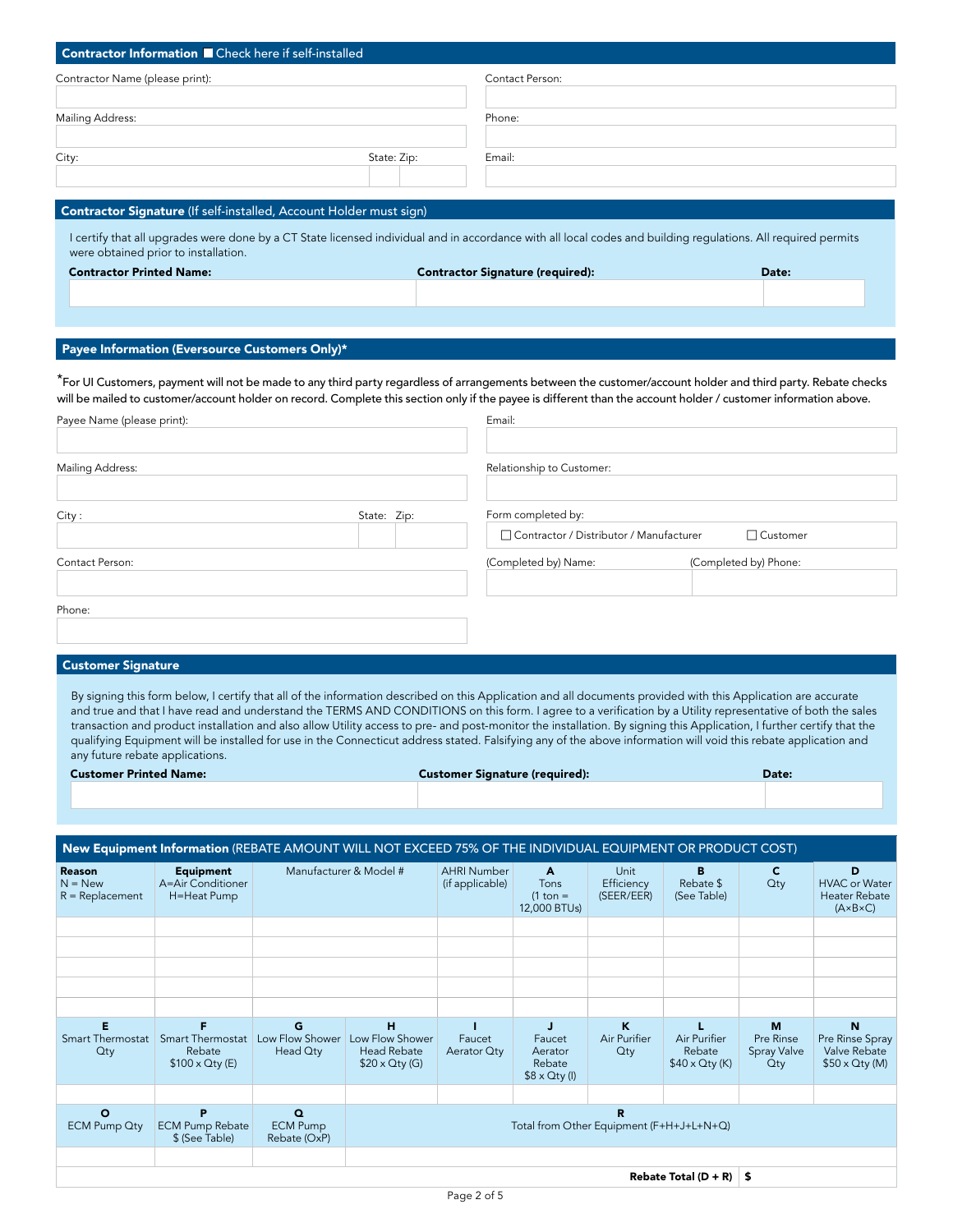| <b>Air Source Heat Pumps</b> |                                   |                                   |                                               |                                 |                                                 |                              |                  |
|------------------------------|-----------------------------------|-----------------------------------|-----------------------------------------------|---------------------------------|-------------------------------------------------|------------------------------|------------------|
| <b>Size</b>                  |                                   |                                   | Tier 1                                        |                                 | Tier 2                                          |                              |                  |
| Tons                         | <b>BTUs</b>                       | <b>Type</b>                       | <b>Minimum</b><br><b>Efficiency</b>           | <b>Rebate</b>                   | <b>Minimum</b><br><b>Efficiency</b>             | <b>Rebate</b>                | Qualification    |
|                              |                                   | Ductless Single-Zone              | 18 SEER, 10<br>HSPF, HCR<br>58%               | \$250/Ton <sup>4</sup>          | 22 SEER, 10<br>HSPF, HCR<br>58%                 | \$500/Ton                    | Energize CT QPL  |
| < 65,000<br>< 5.4            | Ducted or Ductless<br>Multi-Zone  | 16 SEER, 9.5<br>HSPF, HCR<br>58%3 | \$250/Ton                                     | 20 SEER, 10<br>HSPF, HCR<br>58% | \$500/Ton                                       | Energize CT QPL <sup>1</sup> |                  |
|                              |                                   | Centrally-Ducted                  | 16 SEER, 9.5<br><b>HSPF</b><br><b>HCR 60%</b> | \$250/Ton                       | 20 SEER, $\ge$<br><b>HSPF</b><br><b>HCR 60%</b> | \$500/Ton                    | Energize CT QPL  |
| $\geq 5.4$ to<br>< 11.25     | $\geq 65,000$<br>to <<br>135,000  | Split System or Single            | 11.5 EER                                      | \$250/Ton                       | <b>12 EER</b>                                   | \$500/Ton                    | AHR <sup>2</sup> |
| $\geq 11.25$<br>to $< 20$    | $\geq 135,000$<br>to <<br>240,000 | Split System or Single            | 11.5 EER                                      | \$250/Ton                       | <b>12 EER</b>                                   | \$500/Ton                    | <b>AHRI</b>      |
| $\geq 20$ to<br>< 30         | $\geq 240,000$<br>to <<br>375,000 | Split System or Single            | 10.5 EER                                      | \$250/Ton                       | 10.8 EER                                        | \$500/Ton                    | <b>AHRI</b>      |

| <b>Size</b>           |                           | <b>Minimum Efficiency</b> | Rebate              | Qualification |             |
|-----------------------|---------------------------|---------------------------|---------------------|---------------|-------------|
| <b>Tons</b>           | <b>BTUs</b>               | <b>Cooling Mode</b>       | <b>Heating Mode</b> |               |             |
| $\geq 5.4$ to < 11.25 | ≥ 65,000 to ≤<br>⊺135,000 | 11.8 EER; 17.4 IEER       | 3.4 COP @ 47F       | \$250/Ton     | <b>AHRI</b> |
| $≥ 11.25$ to $≤ 20$   | > 135,000 to ≤<br>240,000 | 10.9 EER; 16.4 IEER       | 3.4 COP @ 47F       | \$250/Ton     | <b>AHRI</b> |

Water Source Heat Pump (Ground-Loop, Water-Loop, and Ground Water Heat Pumps are all accepted. The qualifying EER is based on the equipment's EER rating listed by AHRI form for Water-Loop Heat Pump regardless of the install type.)

| <b>Size</b>  |             | <b>Minimum Efficiency</b> | Rebate    | Qualification |  |
|--------------|-------------|---------------------------|-----------|---------------|--|
| Tons         | <b>BTUs</b> |                           |           |               |  |
| $\leq 11.25$ | < 135,000   | <b>14 EER</b>             | \$750/Ton | <b>AHRI</b>   |  |

| <b>Heat Pump Water Heater</b> |                                 |              |                      |  |  |
|-------------------------------|---------------------------------|--------------|----------------------|--|--|
| <b>Rated Storage Volume</b>   | <b>Minimum Efficiency</b>       | Rebate       | <b>Qualification</b> |  |  |
| $\geq$ 20 gal and < 119 gal   | 3.0 Uniform Energy Factor (UEF) | \$750/Unit   | <b>ENERGY STAR</b>   |  |  |
| $\geq$ 119 gal                | N/A                             | \$1,400/Unit |                      |  |  |

NOTE: Projects containing larger systems or equipment not listed on this form should go through the custom project pathway. The project must start before any materials are purchased. Cal 877-WISE-USE (877-947-3873) to get more information, or email Eversource leads at commercial@eversource.com or UI leads at business.save.energy@uinet.com

1 Energize CT QPL found at EnergizeCT.com/your-business/solutions-list/Cool-Choice-Rebate

2 Air Conditioning, Heating, and Refrigeration Institute www.ahridirectory.org

3 Heating Capacity Ratio. Calculated by taking the AHRI Low Heat (17F) value and dividing by the AHRI High Heat (47F) value

4 Ton calculated based on AHRI cooling capacity. (1 ton = 12,000 BTUs)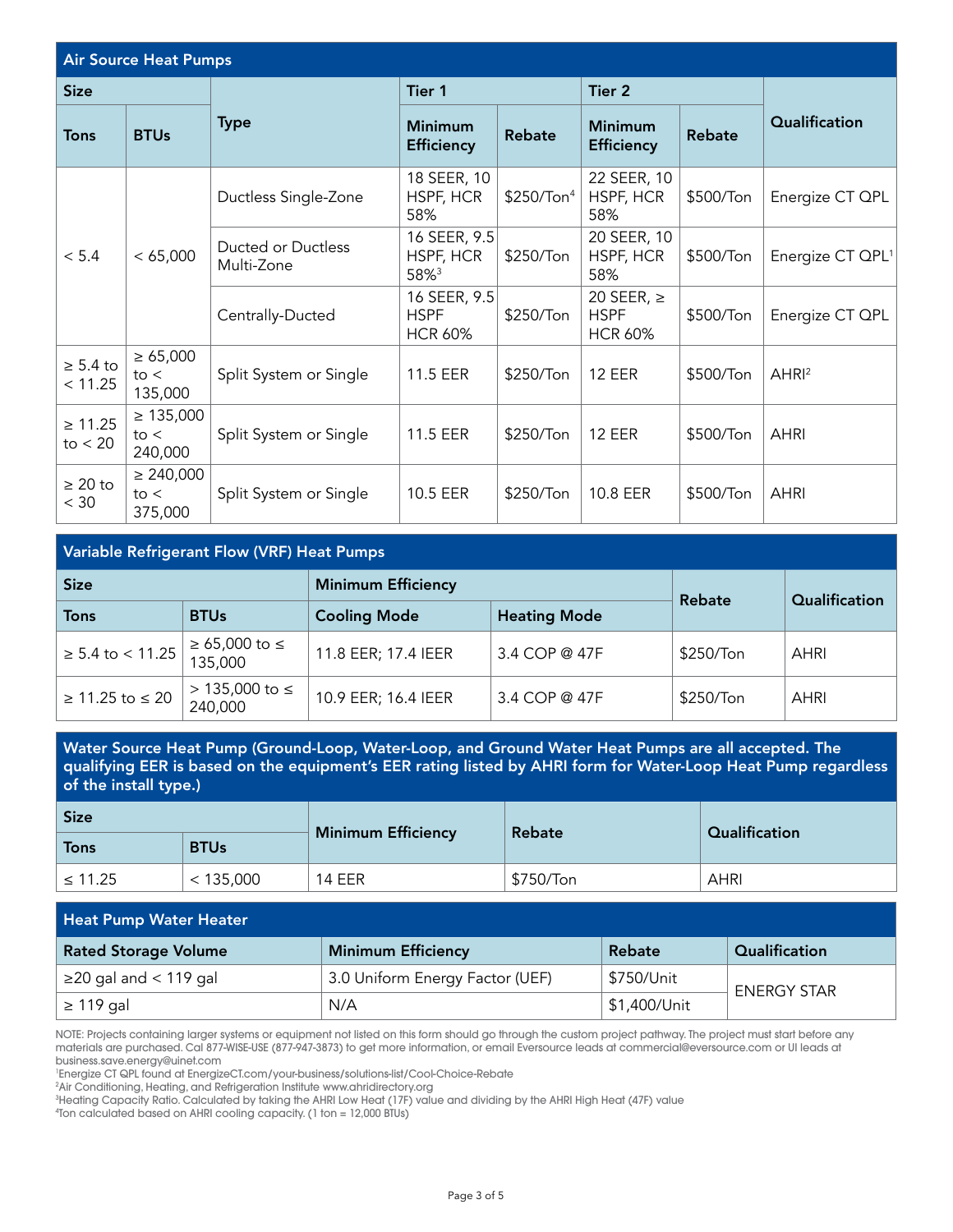| <b>Air Conditioners</b>      |                                |                                     |                      |                                     |               |               |  |
|------------------------------|--------------------------------|-------------------------------------|----------------------|-------------------------------------|---------------|---------------|--|
| <b>Size</b>                  |                                | Tier 1                              |                      | Tier 2                              |               |               |  |
| <b>Tons</b>                  | <b>BTUs</b>                    | <b>Minimum</b><br><b>Efficiency</b> | <b>Rebate</b>        | <b>Minimum</b><br><b>Efficiency</b> | <b>Rebate</b> | Qualification |  |
| < 5.4                        | < 65,000                       | 15 SEER                             | $$50/T$ on           | 16 SEER                             | \$150/Ton     | <b>AHRI</b>   |  |
| $\geq$ 5.4 to $\lt$<br>11.25 | $\ge 65,000$ to <<br>135,000   | 11.5 EER                            | \$50/T <sub>on</sub> | <b>12 EER</b>                       | \$150/Ton     | <b>AHRI</b>   |  |
| $\geq$ 11.25 to $\lt$<br>20  | ≥ 135,000 to <<br>240,000      | 11.5 EER                            | \$50/T <sub>on</sub> | <b>12 EER</b>                       | \$150/Ton     | <b>AHRI</b>   |  |
| $\geq 20$ to $\leq 30$       | $\geq$ 240,000 to <<br>375,000 | 10.8 EER                            | \$50/T <sub>on</sub> | 11.5 EER                            | \$150/Ton     | <b>AHRI</b>   |  |

| <b>Other Equipment</b>                                                                                                                                    |            |                              |
|-----------------------------------------------------------------------------------------------------------------------------------------------------------|------------|------------------------------|
| <b>Efficiency Requirement</b>                                                                                                                             | Rebate     | Qualification                |
| $\leq$ 1.5 gallons per minute; electric water heating                                                                                                     | \$8/Unit   | WaterSense                   |
| $\leq$ 2.0 gallons per minute; electric water heating                                                                                                     | \$20/Unit  | WaterSense                   |
| Must be replacing manual thermostat; must be<br>used to control cooling at minimum and not<br>eligible for rebate when installed on new HVAC<br>equipment | \$85/Unit  | <b>ENERGY STAR</b>           |
| Must be ENERGY STAR certified                                                                                                                             | \$40/Unit  | <b>ENERGY STAR</b>           |
| Electric water heating                                                                                                                                    | \$50/Unit  | Energize CT QPL <sup>4</sup> |
| $<$ 1 HP                                                                                                                                                  | \$50/Unit  | Energize CT QPL              |
| $\geq 1$ HP                                                                                                                                               | \$100/Unit | Energize CT QPL              |
|                                                                                                                                                           |            |                              |

NOTE: Projects containing larger systems or equipment not listed on this form should go through the custom project pathway. The project must start before any materials are purchased. Cal 877-WISE-USE (877-947-3873) to get more information, or email Eversource leads at commercial@eversource.com or UI leads at business.save.energy@uinet.com

4 QPL can be found at EnergizeCT.com/your-business/solutions-list/Commercial-Kitchen-Equipment-Rebate

\*Pre-approval is required for projects with quantities greater than 30

\*\*Pre-approval is required for projects with quantities greater than 5

\*\*\*Pre-approval is required for projects with quantities greater than 10